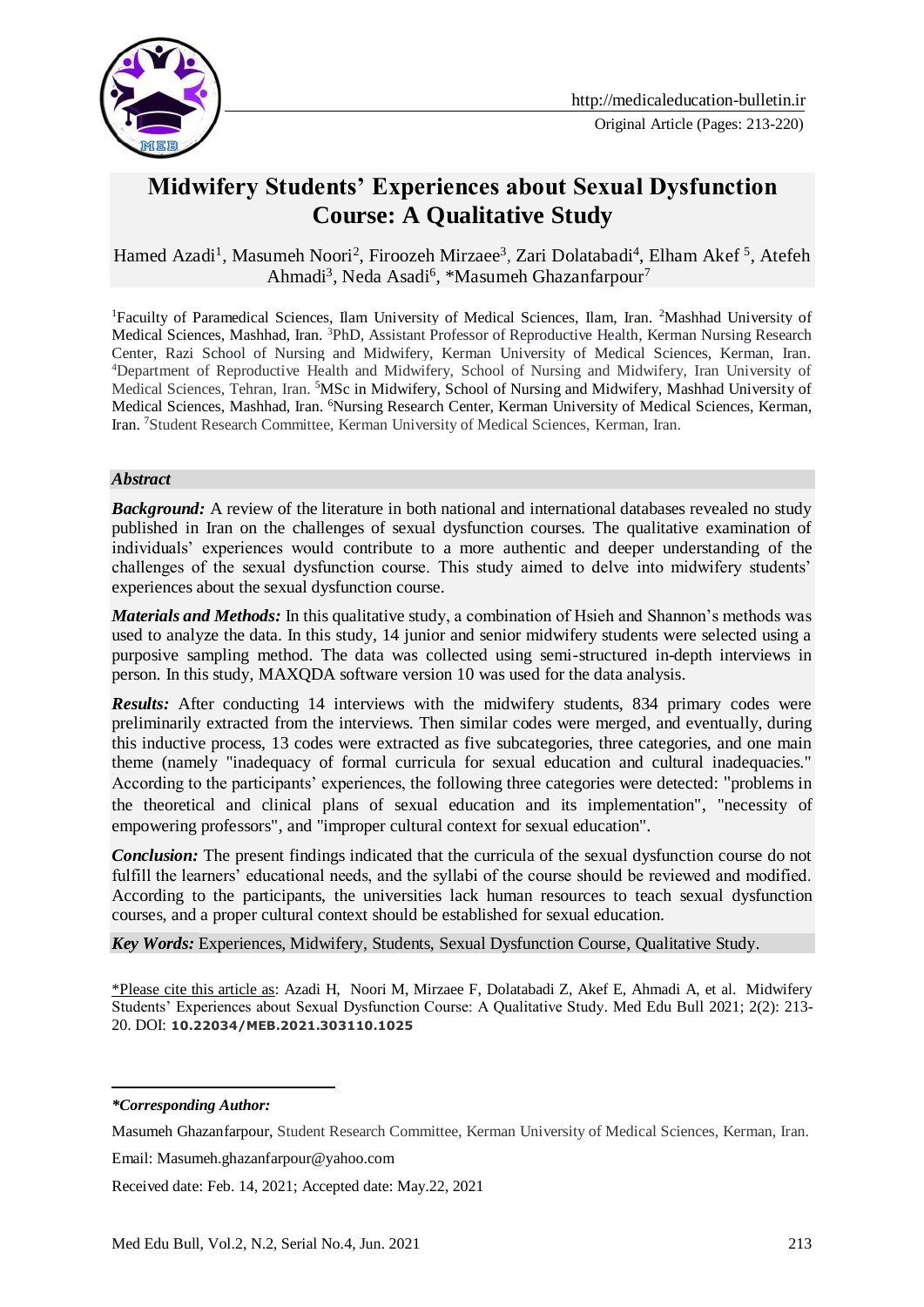## **1- INTRODUCTION**

 The most essential elements of higher education are curricula, which should be in line with the relevant goals, tasks, and transformations to play their roles effectively (1). If the curricula are of high quality and implemented correctly, they will result in the educational system's success (2). Promoting the quality and dynamicity of higher education curricula necessitate assessment (3). The consistent modification of the curricula should be of concern so that the higher education system would fulfill the society's needs (3). To implement this process, the practitioners of the field and learners are among the most effective individuals having access to the curricula (1). Considering the significance of midwifery education in promoting public health, attempts should be made to improve the quality of midwifery education (4).

Since curriculum assessment at any educational level and field is one of the solutions to enhance and develop curricula, it can contribute to promoting the efficiency and effectiveness of educational plans. In this regard, the modification of the curricula can unveil the possible challenges and interpret the new needs having remained undetected or disregarded. Detecting the negatives and strengths as well as the necessary plans would propel us toward the subsequent levels (3). The World Health Organization (WHO) has recommended incorporating sexual health into primary health care services (5). Nevertheless, various studies have reported the high prevalence of sexual dysfunction in developed and developing countries (6, 7). Despite the high prevalence of sexual disorders, sexual health has had a poor performance in primary healthcare services due to insufficient skills, attitudes, knowledge, and healthcare providers regarding sexual issues (8). The role of the midwifery profession in promoting sexual health

worldwide has been documented. Midwives are among the first healthcare providers who play an essential role in providing sexual services to patients or clients. In Iran, the "sexual dysfunction and functions" course exists only for midwifery students at universities, while no special education has been considered in this regard in other fields of medical sciences (9, 10). According to a literature review of both national and international databases, no study has addressed the challenges of the sexual dysfunction course in Iran. One of the methods to examine a program and gain awareness about its advantages and disadvantages is exploiting the experience of individuals who have implemented that program or have experienced its problems and challenges in their daily routines. The qualitative investigation of such experiences in these individuals would provide a more profound and more authentic understanding of the challenges of the sexual dysfunction course. This study aimed to interpret the midwifery students' experiences about sexual dysfunction courses.

# **2- MATERIALS AND METHODS**

# **2-1. Method**

 This research was a descriptive qualitative study adopting a content analysis approach. The study aimed to interpret midwifery students' experiences at bachelor's degree regarding the challenges of sexual dysfunction course. The students were selected using a purposive sampling method. The participants in this study were 14 junior (n=6), and senior midwifery students (n=8), who had passed the sexual dysfunction course. The interviews lasted between 20-40 minutes. Note that the sexual dysfunction course is presented during the sixth semester as a theoretical credit course. The content of the course includes the psychological theories on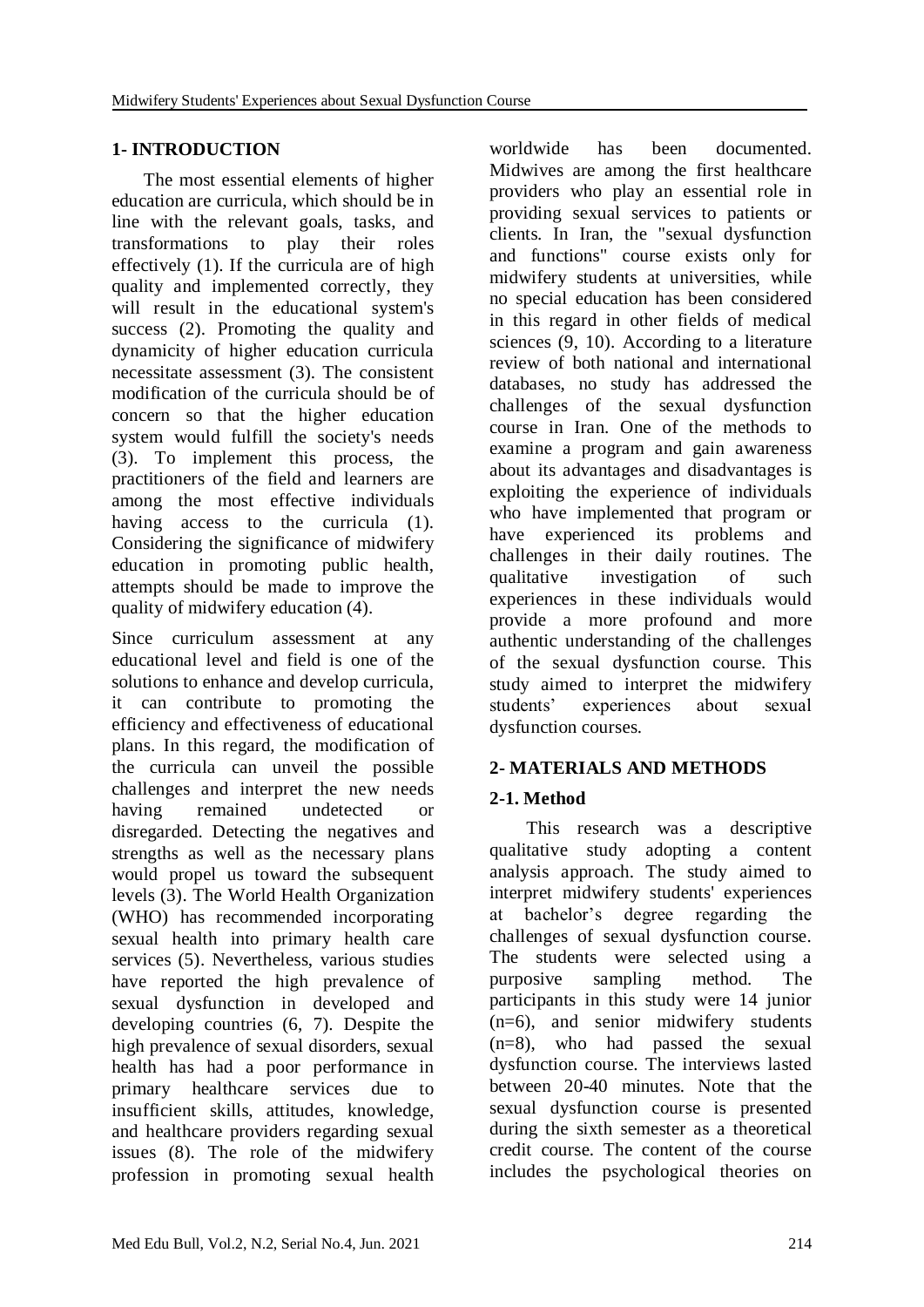sexual identity, sexual role and sexual behavior, sexology according to physiology and psychology, normal sexual response cycle in men and women, factors affecting the sexual response such as diseases, drugs, age, and family atmosphere, sexology in childhood, adolescence, pregnancy, advanced ages, and organic disease, sexual dysfunctions, sexual cycle disorders, differences in the normal and abnormal sexual cycle, frigidity in women and its causes, causes of painful intercourse, sexual dysfunction in men and its impact on women, training consultation for sexual dysfunction and sexual deviations. Regarding the methodology, the researcher first introduced herself to the research units and explained the research objectives to the participants. She asked them for the permission to perform the interviews and record their voices. The participants were also ensured of information confidentiality. In this regard, each patient received a code, which would be labeled on his/her whole information.

After gaining participants' trust and establishing proper communication by asking general questions, the ground for initiating the interview was prepared. The interview began with general questions such as "could you please explain your experience of the sexual dysfunction course?" and then continued with semistructured questions. To further clarify the issue, exploratory questions were also asked to extract further explanations from the participants. Immediately after completing the interviews, they were transcribed verbatim, analyzed, and primarily coded. Each interview lasted between 20-40 minutes. The sampling procedure continued as long as data saturation was reached as such no new information was added.

#### **2-2. Ethical considerations**

This study was approved by the Ethics Committee of the Research Deputy of the Kerman University of Medical Sciences, Iran (ID-Code: IR.KMU.REC.1399.560). Moreover, the participants signed a written informed consent form.

#### **2-3. Data Analysis**

To have the data analysis and interpretation, Graneheim and Lundman's  $(2004)$  guided qualitative content analysis method was used with an inductive approach. The analysis unit in this study was the entire interviews, which were investigated and re-read several times after being transcribed. At this phase, the primary codes or open codes were extracted. Then similar primary codes were juxtaposed in groups, whereby the primary categories were formed. Next, similar subcategories were merged following constant comparisons, and the main categories and themes were finally extracted (11).

#### **3- RESULTS**

 The participants in this study encompassed 14 midwifery students in the third  $(n=6)$ , and fourth  $(n=8)$  years of university, who had passed the sexual dysfunction course. The midwifery students' age ranged from 21 to 24 years. Graneheim and Lundman's (2004) method was employed for data analysis  $(11)$ . During 14 interviews with the students, the first 834 primary codes were extracted from the interviews. Then the similar codes were merged, and eventually, by adopting an inductive approach, 13 codes were obtained for the five subcategories, three categories, and one theme (namely "inadequacy of the official curricula for sexual education and cultural inadequacy") (**Table.1**). Most of the participants in this study had referred to the inadequacy of the official curricula of sexual education and cultural inadequacy. According to the participants' experiences, the following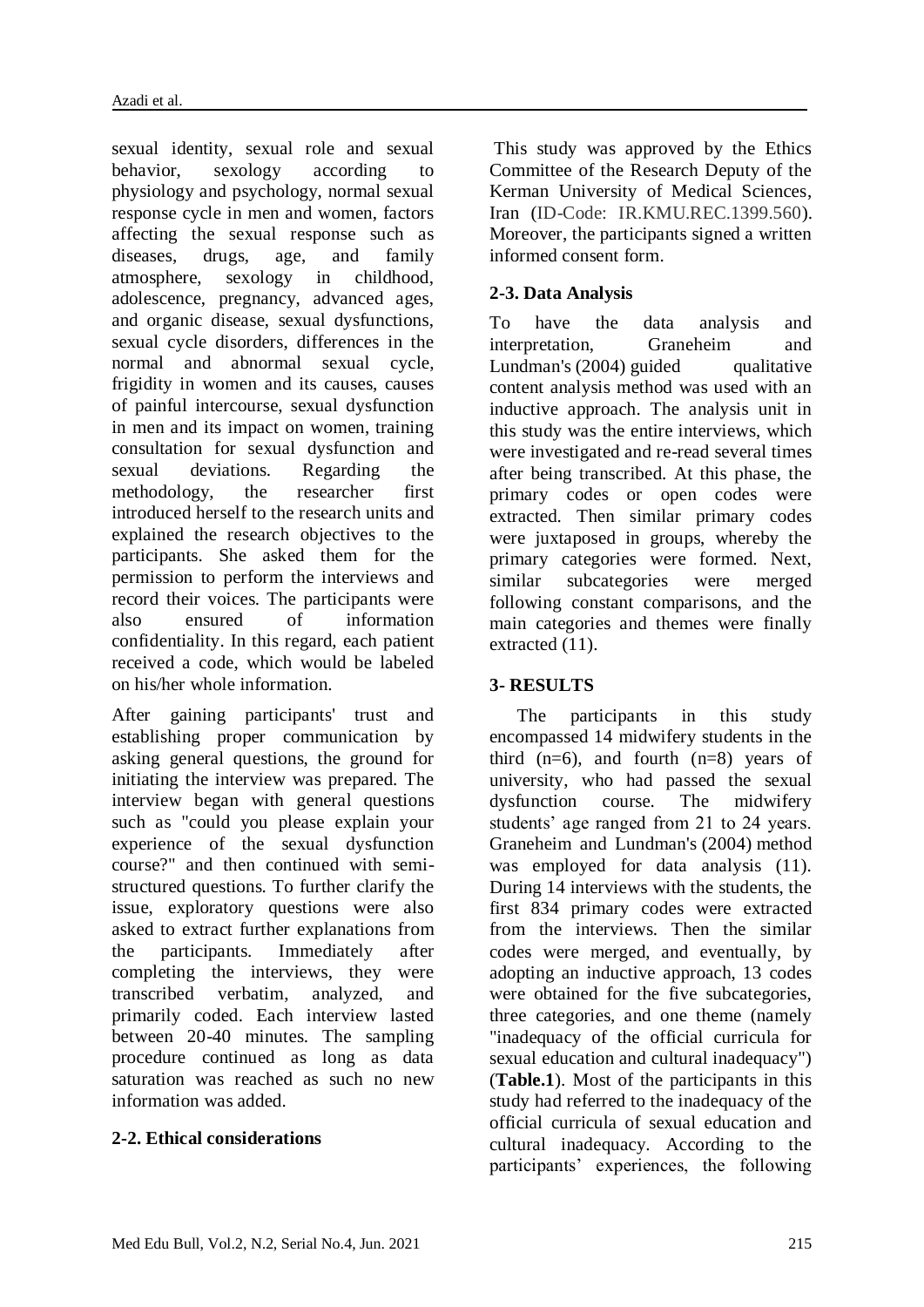three categories were detected: "problems in the theoretical and clinical plans of sexual education and its implementation", "necessity of empowering professors" and "improper cultural context for sexual education".

#### **Category I: Problems in the theoretical and clinical program of sexual education and its implementation**

Most participants emphasized the necessity of reviewing the sexual dysfunction course syllabus. They believed that clinical education should also be added to the curriculum. This category was emerged from two categories, namely "the necessity of reviewing the syllabi of sexual dysfunction course" and "problems of clinical practice".

#### **Category II: Necessity of empowering professors**

This category was emerged from the following subcategories: "poor teaching by professors", and "deficit of facilities and human resources specialized in education of sexual credits". The participants mentioned the deficit of facilities and the lack of human resources specialized in sexual credit education. They also stated that the instruction presented by professors is of low quality, they do not use educational aids and materials, and the library of the department lacks extracurricular books and CDs on sexual issues. Further, the participants noted that the professors do not have sufficient expertise in training sexual issues. They believed that the sexual dysfunction course should be instructed by a team consisting of psychologists, urologists, and midwives. Furthermore, sexual education workshops should be hold throughout the semester.

### **Category III: Improper cultural context of sexual education**

This category was emerged from two subcategories, namely incomplete education because of the professor' and students' sense of shame. This shame caused incomplete interactions in the educational setting and hinders the acquisition of adequate knowledge by students.

| Codes                                                                                                                                                                                                                                                                                                                                                                                       | <b>Exact replies</b>                                                                                                                                                                                     | Subcategories                                                         | Categories                                                                         | Themes                                                        |
|---------------------------------------------------------------------------------------------------------------------------------------------------------------------------------------------------------------------------------------------------------------------------------------------------------------------------------------------------------------------------------------------|----------------------------------------------------------------------------------------------------------------------------------------------------------------------------------------------------------|-----------------------------------------------------------------------|------------------------------------------------------------------------------------|---------------------------------------------------------------|
| The need for more sexual education courses.                                                                                                                                                                                                                                                                                                                                                 | "During our education, the course on<br>sexual disorders had only half credit. I<br>have heard it has now one credit, which<br>is better but still insufficient".                                        | The need to revise<br>the curricula on<br>sexual disorders<br>courses | Problems in the<br>theoretical and<br>clinical programs of<br>sexual education and | Inefficiency of<br>formal sexual<br>education<br>programs and |
| The need to learn the principles of counseling<br>and communication skills.                                                                                                                                                                                                                                                                                                                 | "Counseling principles and<br>communication skills should be taught<br>to not only midwifery students but to all<br>other students who work with patients".                                              |                                                                       | its implementation                                                                 | cultural<br>shortcomings                                      |
| Offering sexual education in both general and<br>specialized courses.                                                                                                                                                                                                                                                                                                                       | "It's a good idea to offer sexual<br>education in several semester (e.g.,<br>physiopathology) in the form of general<br>and specialized courses".                                                        |                                                                       |                                                                                    |                                                               |
| The need to include the topics on "masturbation"<br>and its dangers and treatments", "homosexual<br>relationships, sexual addiction", "gender<br>reassignment", "sexual education for children",<br>"ways of controlling and moderating sexual<br>desire", "improving sexual relationships",<br>"alternative medicine", and "couple therapy" in<br>the content of sexual disorders courses. | "They did not teach us anything about<br>gender reassignment and treatments,<br>adultery and how to deal with it, and<br>about sexual harassment and where to<br>seek help and legal action".            |                                                                       |                                                                                    |                                                               |
| No training for obtaining sexual history and<br>assessment of sexual problems.                                                                                                                                                                                                                                                                                                              | "Obtaining the sexual history can<br>provide the counselor with important<br>information about the patient; but our<br>professors did not teach us how to get a<br>sexual history, not in undergraduate, | Clinical problems                                                     |                                                                                    |                                                               |

**Table-1:** Codes, categories, subcategories, and themes extracted from the interviews.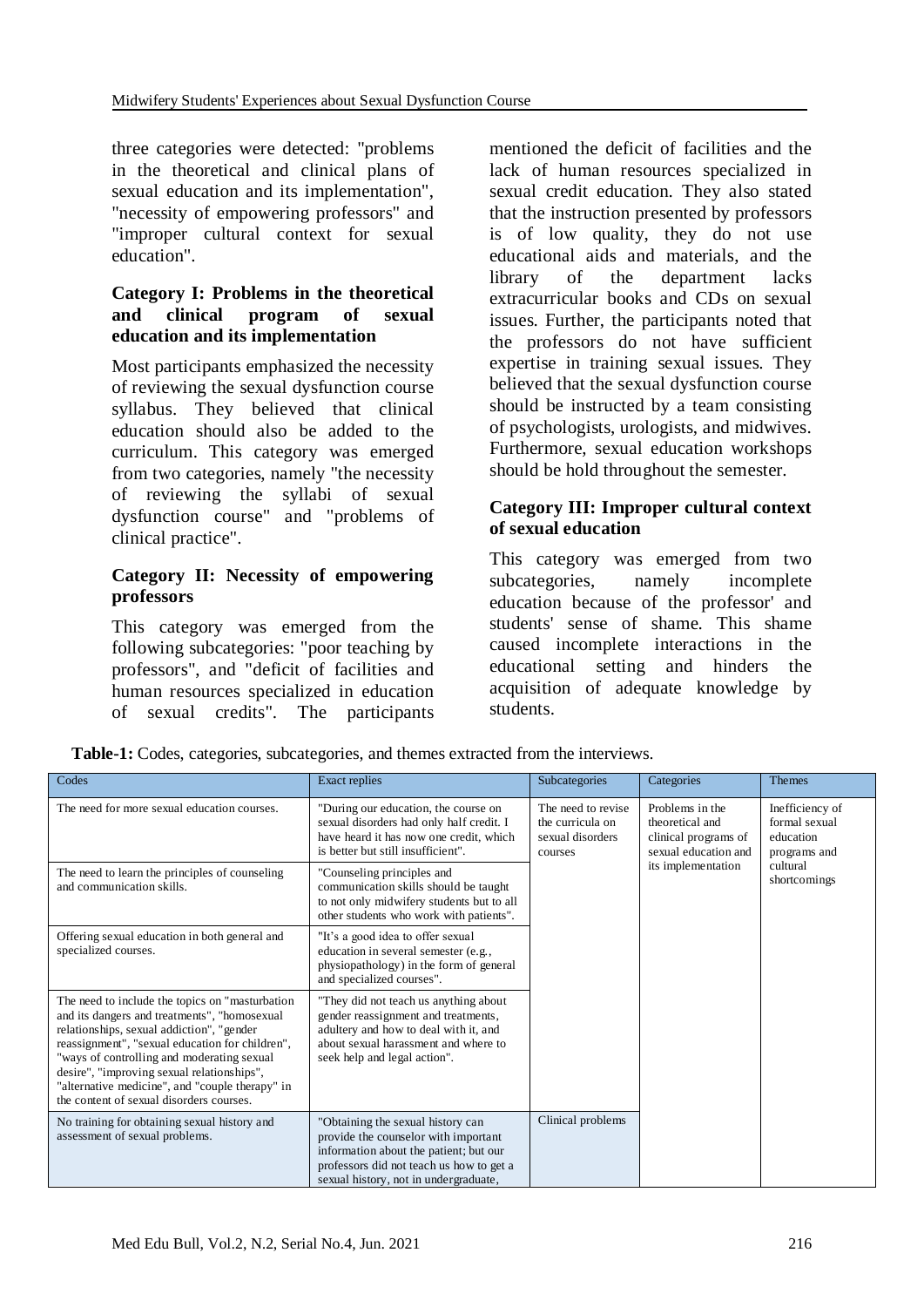|                                                                   | neither graduate, nor even during<br>internships in the field of sexual<br>disorders".                                                                                                                                                                                                                                           |                                                                                          |                                              |
|-------------------------------------------------------------------|----------------------------------------------------------------------------------------------------------------------------------------------------------------------------------------------------------------------------------------------------------------------------------------------------------------------------------|------------------------------------------------------------------------------------------|----------------------------------------------|
| The need for sexual education internships and<br>apprenticeships. | "I think during an internship on sexual<br>disorders, students should report at least<br>one important case in their logbook".                                                                                                                                                                                                   |                                                                                          |                                              |
| The need to hold online classes of sexual<br>education.           | "One of my roommates had to pass their<br>senior internship on sex counseling<br>online due to COVID-19 restrictions.<br>Well, she was very satisfied. Many<br>patients are embarrassed to visit the<br>clinic, but, as she mentioned, they would<br>readily talk about their sexual problems<br>in online counseling sessions". |                                                                                          |                                              |
| Causes of non-use of teaching aids.                               | "I think the factors resulting in the non-<br>use of teaching aids should be<br>addressed".                                                                                                                                                                                                                                      | Poor quality of<br>teaching                                                              | The necessity of<br>empowering<br>professors |
| Not using teaching aids and new technologies by<br>professors.    | "Many professors do not use a simple<br>PowerPoint for teaching".                                                                                                                                                                                                                                                                |                                                                                          |                                              |
| Lack of educational assistance facilities.                        | "A simple search on the Internet brings<br>up lots of Persian books and educational<br>CDs on sex, but not even one of these<br>books is in the college library".                                                                                                                                                                | Lack of facilities<br>and specialized<br>staff                                           |                                              |
| Lack of teachers specialized in sexual education.                 | "This course should be taught by a team<br>of psychologists, urologists, and<br>midwives".                                                                                                                                                                                                                                       |                                                                                          |                                              |
| Professors being embarrassed of teaching sex<br>courses.          | "Sometimes I felt that the professors<br>were ashamed to talk about some<br>subjects".                                                                                                                                                                                                                                           | Incompetent<br>education due to<br>the<br>embarrassment of<br>professors and<br>students | Cultural inadequacy<br>for sexual education  |
| Students being embarrassed to ask questions on<br>sex.            | "We ourselves are embarrassed to ask<br>sexual questions".                                                                                                                                                                                                                                                                       |                                                                                          |                                              |

#### **4- DISCUSSION**

 The present study aimed to investigate the opinions of medical students about the quality of virtual education courses held during the COVID-19 epidemic at Bushehr University of Medical Sciences. In this study, the level of medical students' satisfaction with the quality of virtual education in the COVID-19 pandemic period was assessed using a 13-item questionnaire whose validity and reliability were confirmed (15). The results of the study showed that 57.7% of students expressed satisfaction with the quality of virtual education. On the other hand, about two-thirds of the students also expressed their dissatisfaction with the occurrence of technical and infrastructural problems during the online sections. The findings also showed that there was a statistically significant relationship between the quality of virtual education and gender so that women were more satisfied with the

quality of e-learning. The Cambridge Dictionary defines e-learning as learning through studying at home using a computer and training courses offered on the Internet (16). Therefore, it can be said that e-learning is a type of learning in which technology is used to facilitate the learning process and become independent of time and place for learning (17). In elearning, the learner's performance can be tracked automatically, and commuting time and cost are reduced (13). The findings of the present study showed that 84.5% of students agreed to hold virtual education courses at the university, and 57.7% of students were satisfied with the quality of virtual education held during the COVID-19 pandemic. The results obtained are not impressive and indicate that conditions are far from ideal; however, considering that this was a critical, stressful, and difficult period for officials, professors, staff, and students, achieving these satisfactory results in such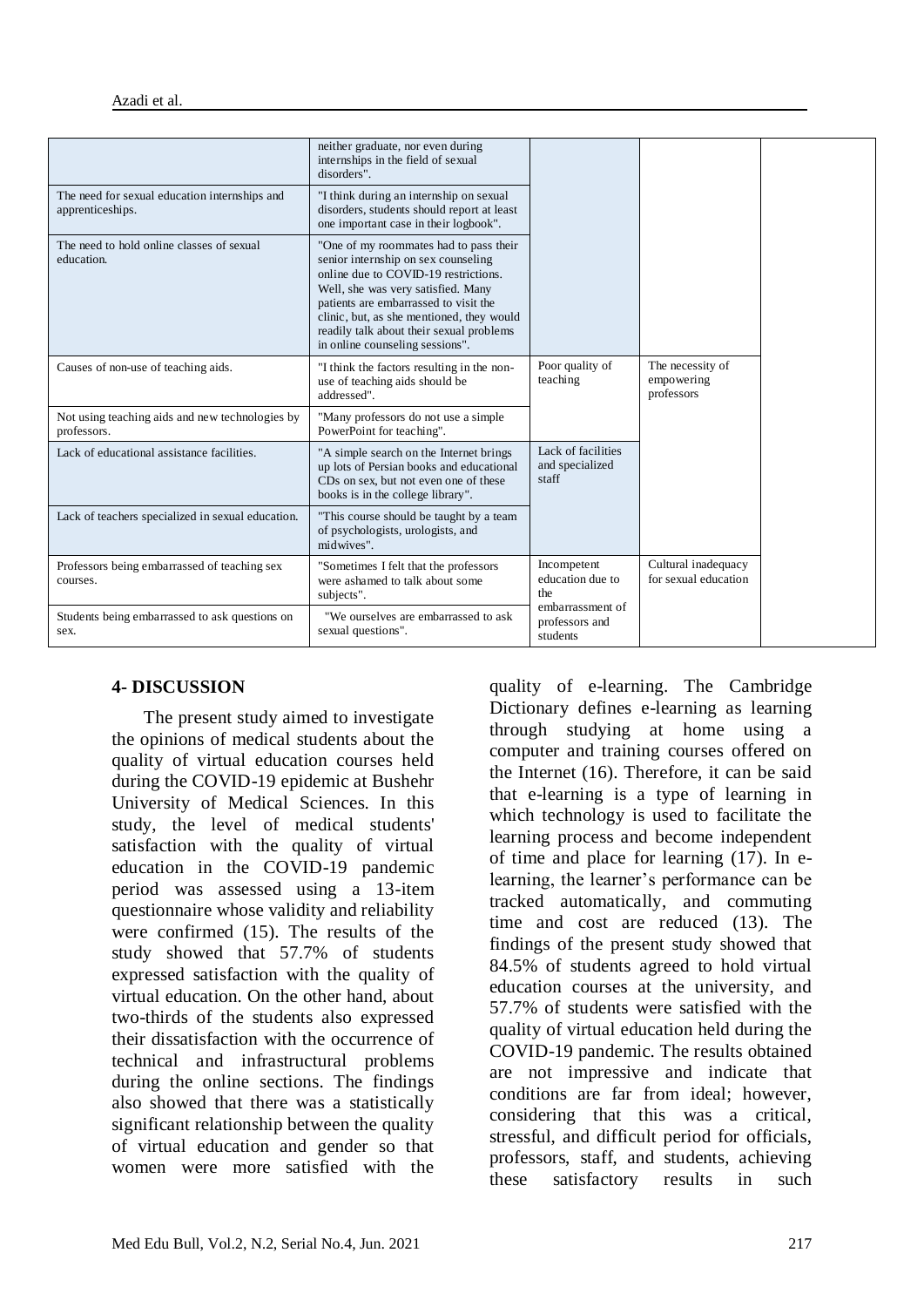circumstances is admirable. In a study conducted in Pakistan, Faize and Nawaz showed that after using online education methods during the COVID-19 pandemic, the students' satisfaction increased (18). In another study conducted in Saudi Arabia, the results showed that the use of webbased video conferencing during the COVID-19 pandemic led to increased satisfaction among medical student (19). The findings of this study showed no statistically significant relationship between students' overall satisfaction with virtual courses and the two variables of the students' year of entry and marital status. In the study of Noghan et al., no significant relationship was found between students' satisfaction with the course and the variables of the semester, age, average scores of the previous semester, and the number of selected courses by students (20). The present study showed that female students were more satisfied with elearning at the university level, which is consistent with the findings of Farsi et al. (21). In the present study, despite the critical conditions during the COVID-19 pandemic, students were still relatively satisfied with the teachers' teaching method. However, there are still efforts needed to achieve the ideal conditions, and it is therefore suggested that teachers be more open to new teaching methods (including virtual education and more diverse teaching aids), students be more involved in the teaching/learning process, the content transfer skills and expressive power are enhanced, a better knowledge of teaching content is achieved, and critical evaluation is carried out.

The results of the present study showed that 84.5% of students expressed dissatisfaction with the occurrence of technical and infrastructural problems during online education, and 70% of students expressed dissatisfaction with not receiving timely responses to their homework activities. It is suggested that

access to high-speed internet systems should be provided, systems are upgraded in the academic contexts, virtual systems be localized, and their shortcomings be eliminated. The results of the study also showed that 50% of students believed that the number of courses did not support the volume of the course content. Other studies have reported that heavy workload leads to decreased students' satisfaction with education (22, 20). Therefore, it is necessary to avoid the accumulation of information and excessive workload in the curriculum. Overwhelming lesson- and workloads in medical sciences lead to student burnout, reduced quality of learning and service to clients, and an increased rate of clinical errors, which might endanger the health of the patients and the society (20). On the other hand, it is necessary to provide timely and correct feedback for the student to progress and remove defects. Experts believe that, despite the current critical situation worldwide and in Iran, education, especially medical education, must continue. Therefore, continuing education in medical universities and institutions to train a professional and capable workforce for hospitals in this critical period is a<br>main concern of educational main concern of educational administrators. Researchers believe that not only during the COVID-9 pandemic period but also in the future, medical education programs can benefit from various methods of virtual education, including virtual educational platforms. On the other hand, researchers believe that despite the benefits of virtual education, this method cannot completely replace conventional teaching methods but can be used as a complementary method in educating students of different medical sciences (23).

## **5- CONCLUSION**

 The results showed that 84.5% of students agreed to participate in virtual courses and 57.7% of students expressed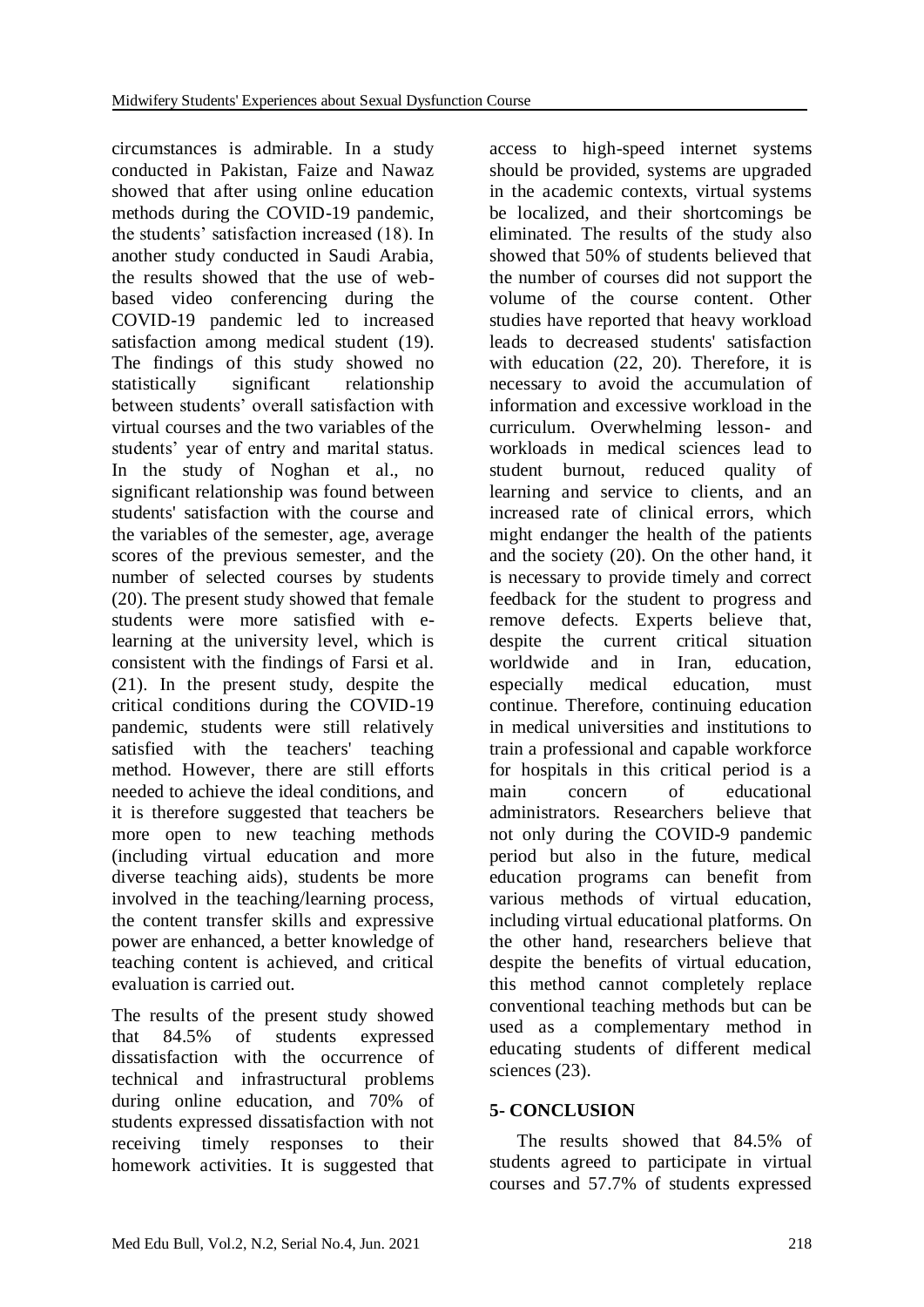satisfaction with the quality of virtual education. The results also showed that two-thirds of the students expressed dissatisfaction due to the occurrence of technical and infrastructural problems during the online training, and 50% of the students believed that the volume of the course did not have necessary fit with the number of courses. Female students were more satisfied with the quality of virtual education. It is recommended that in addition to education itself, special attention should be paid to its quality. Assessing students' opinions on the quality of education given in the virtual context not only is a criterion for assessing the quality of teaching but also focuses on the possibilities and necessities of educational reform and evaluation by detecting educational defects. By using this approach, it is possible to introduce, identify, and evaluate the experience of successful teaching/learning styles and start the cycle of modification and improvement of the teaching process, even during the COVID-19 pandemic.

#### **6- AUTHORS' CONTRIBUTIONS**

Study conception or design: HA, MN, FM, and MG; Data analyzing and draft manuscript preparation: EA, ZD, NA, AA, and MG, Critical revision of the paper: HA and MG, Supervision of the research: HA, MN, and MG; Final approval of the version to be published: HA, MN, FM, ZD, EA, AA, NA, and MG.

#### **7- CONFLICT OF INTEREST:** None.

#### **8- REFERENCES**

1. Xu X-W, Wu X-X, Jiang X-G, Xu K-J, Ying L-J, Ma C-L, et al. Clinical findings in a group of patients infected with the 2019 novel coronavirus (SARSCov-2) outside of Wuhan, China: retrospective case series. BMJ. 2020;368: m606. doi:10.1136/bmj.m606

2. Ministry of Health and Medical Education. Two person died because of COVID-19 in Qom. (Persian) Available from: air.ir/ZwqeSao. [Accessed 19 February 2020].

3. Farsi Z, Ahmadi Y, Alazmani Noodeh F, Hamidi Farahani R, Baniyaghoobi F. Presenting characteristics, comorbidities, and outcomes among hospitalized patients with 2019 Novel Coronavirus-infected pneumonia in Tehran, Iran. Jundishapur Journal of Chronic Disease Care. 2020;9(3):e104512.

4. World Health Organization. The WHO characterizes COVID-19 as a pandemic 2020. Available from: https://www.who.int/emergencies/diseases/nov elcoronavirus-2019/events-as-they-happen. [Accessed 11 March 2020].

5. Dewart G, Corcoran L, Thirsk L, Petrovic K. Nursing education in a pandemic: Academic challenges in response to COVID-19. Nurse Education Today. 2020;92:104471.

6. Boyle P. Pettigrove M. Atkinson C. Australian national university student evaluation of teaching ANUSET: a guide for academic staff. 3rd ed. Canberra: Australian National University, 2001.

7. Atashak M. Theoretical and Applied Principles of Electronic Learning. IRPHE. 2007; 13 (1):135-56.

8. Britain, Sandy; Liber, Oleg. ["A Framework](https://web.archive.org/web/20140709094115/http:/www.jisc.ac.uk/media/documents/programmes/jtap/jtap-041.pdf)  [for Pedagogical Evaluation of Virtual](https://web.archive.org/web/20140709094115/http:/www.jisc.ac.uk/media/documents/programmes/jtap/jtap-041.pdf)  [Learning Environments"](https://web.archive.org/web/20140709094115/http:/www.jisc.ac.uk/media/documents/programmes/jtap/jtap-041.pdf) (PDF). JISC Technology Applications Programme (Report 41). Archived from [the original](http://www.jisc.ac.uk/media/documents/programmes/jtap/jtap-041.pdf) (PDF) on 9 July 2014. Retrieved 1 February 2015.

9. Weller M. Virtual learning environments: using, choosing and developing your VLE. London: Routledge: 2007; pp. 4– 5. [ISBN](https://en.wikipedia.org/wiki/ISBN_(identifier)) [9780415414302.](https://en.wikipedia.org/wiki/Special:BookSources/9780415414302)

10. Fast Facts about Online Learning. International Association for K-12 Online Learning, 2009, 2, 8, http://www.inacol.org/press/docs/ nacol fast facts.pdf (Accessed June 1, 2010).

11. New in Education. Cengage Learning. [ISBN](https://fa.wikipedia.org/wiki/%D8%B4%D9%85%D8%A7%D8%B1%D9%87_%D8%A7%D8%B3%D8%AA%D8%A7%D9%86%D8%AF%D8%A7%D8%B1%D8%AF_%D8%A8%DB%8C%D9%86%E2%80%8C%D8%A7%D9%84%D9%85%D9%84%D9%84%DB%8C_%DA%A9%D8%AA%D8%A7%D8%A8) [978-1-111-52099-1.](https://fa.wikipedia.org/wiki/%D9%88%DB%8C%DA%98%D9%87:%D9%85%D9%86%D8%A7%D8%A8%D8%B9_%DA%A9%D8%AA%D8%A7%D8%A8/978-1-111-52099-1)

12. Asghari M, Alizadeh M, Kazemi A, Safari H, Asghari F, Bagheri-Asl M M, et al . An investigation of the challenges of e-Learning in medical sciences from the faculty members'